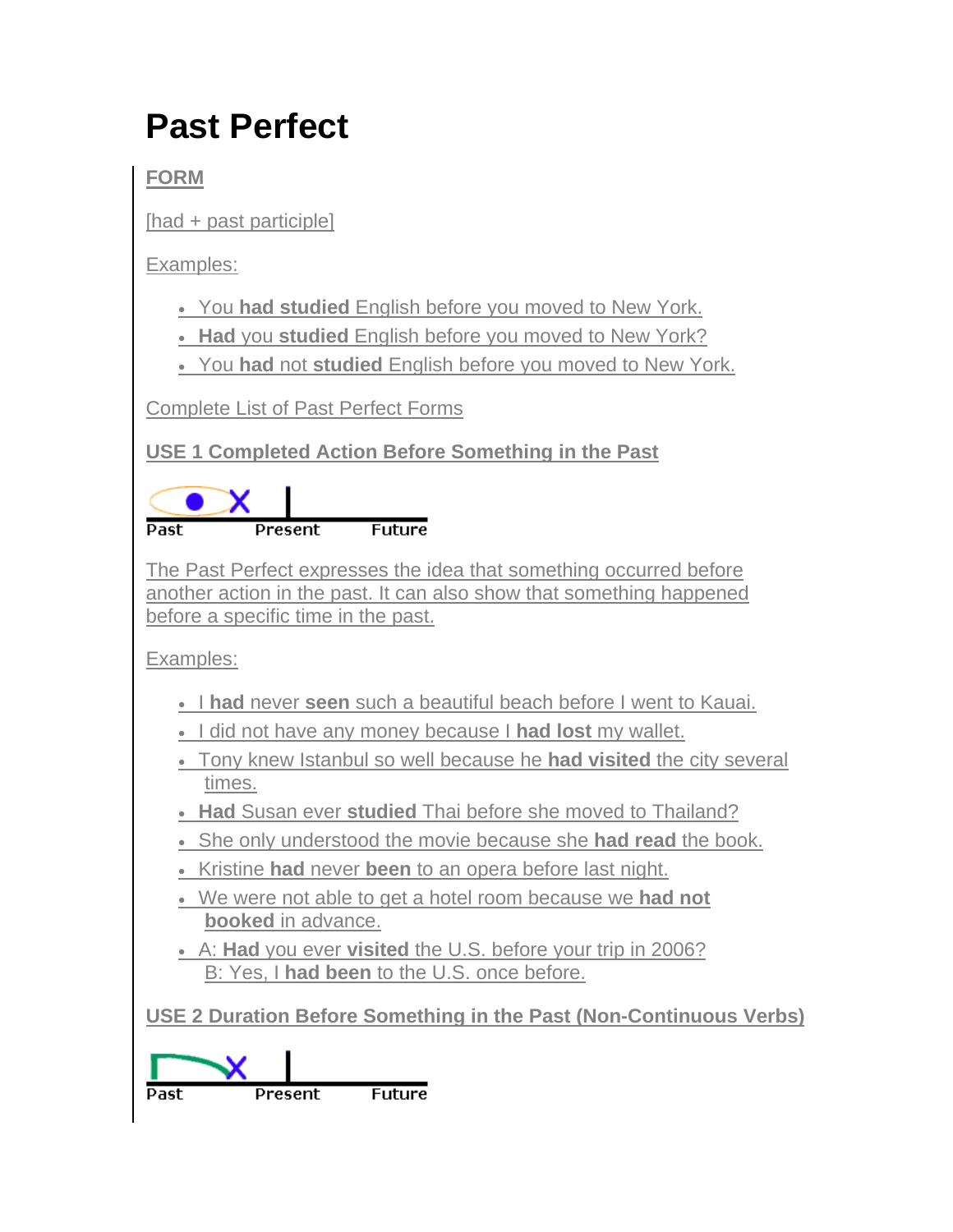With Non-Continuous Verbs and some non-continuous uses of Mixed Verbs, we use the Past Perfect to show that something started in the past and continued up until another action in the past.

Examples:

- We **had had** that car for ten years before it broke down.
- By the time Alex finished his studies, he **had been** in London for over eight years.
- They felt bad about selling the house because they **had owned** it for more than forty years.

Although the above use of Past Perfect is normally limited to Non-Continuous Verbs and non-continuous uses of Mixed Verbs, the words "live," "work," "teach," and "study" are sometimes used in this way even though they are NOT Non-Continuous Verbs.

## **IMPORTANT Specific Times with the Past Perfect**



Unlike with the Present Perfect, it is possible to use specific time words or phrases with the Past Perfect. Although this is possible, it is usually not necessary.

Example:

 She **had visited** her Japanese relatives once in 1993 before she moved in with them in 1996.

## **MOREOVER**

If the Past Perfect action did occur at a specific time, the Simple Past can be used instead of the Past Perfect when "before" or "after" is used in the sentence. The words "before" and "after" actually tell you what happens first, so the Past Perfect is optional. For this reason, both sentences below are correct.

Examples:

- She **had visited** her Japanese relatives once in 1993 before she moved in with them in 1996.
- She **visited** her Japanese relatives once in 1993 before she moved in with them in 1996.